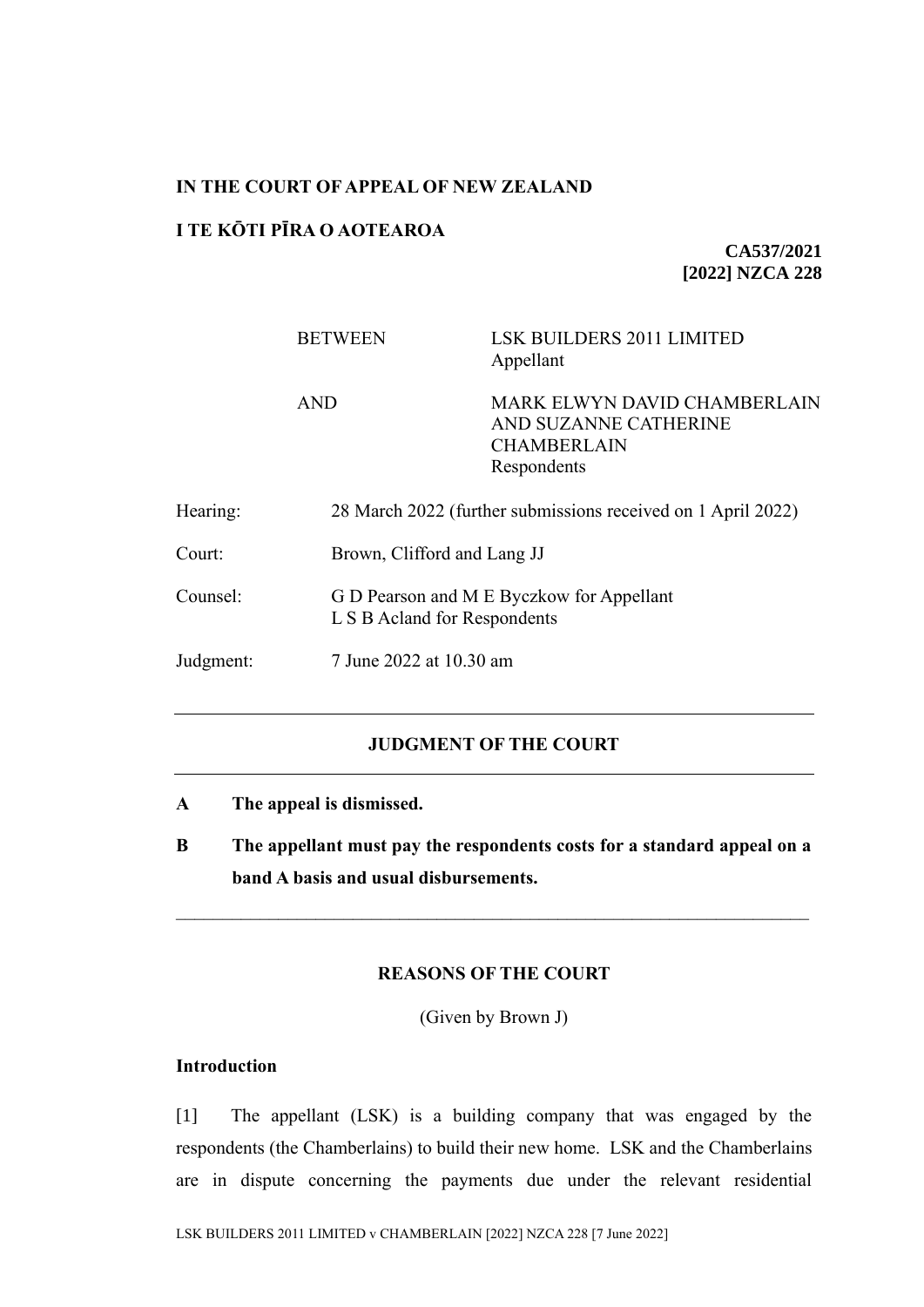building contract (the contract). The contract conferred on LSK the entitlement to register a mortgage over the residential property owned by the Chamberlains (the property), to secure payment of moneys due and owing under the contract. The contract conferred a further entitlement to lodge and maintain a caveat against the title to the property for the protection of LSK's rights in the contract.

[2] Having lodged a caveat against the Chamberlains' title to protect its right to register a mortgage, on 16 January 2019 LSK registered an "all obligations" mortgage security which included a priority amount of \$175,000.

[3] In response to the Chamberlains' application to the Registrar-General of Land for the lapse of the caveat, LSK sought an order under s 143 of the Land Transfer Act 2017 that the caveat not lapse. An affidavit in support of LSK's originating application stated that the caveat was necessary to prevent any dealings with the title to the property, and to ensure LSK's interest in the property was protected until the dispute was resolved. There was no specific reference in the application or supporting affidavit to the priority amount included in the mortgage or its implications.

[4] On 5 August 2021, Associate Judge Johnston dismissed the application.<sup>1</sup> LSK appeals that decision.

# **The High Court judgment**

[5] The key clause in the contract, cl 5.4, entitled "Payment", provides for progress payments and payment following practical completion in fairly orthodox terms. The builder's protections to which this appeal relates are contained in cls 5.4.5 to 5.4.7:

5.4.5 The Owner hereby irrevocably agrees and acknowledges that to secure payment of the monies due and owing to the Builder under this Contract, they shall grant a registered mortgage over the Site, the real property description of which is contained in the First Schedule hereof, in favour of the Builder. The form of the mortgage shall be the current Auckland District Law Society All Obligations Mortgage Memorandum (or in the event the Auckland District Law Society ceases to exist the form used by the lawyers for the Builder from time to time).

<sup>1</sup> *LSK Builders 2011 Ltd v Chamberlain* [2021] NZHC 2018 at [27].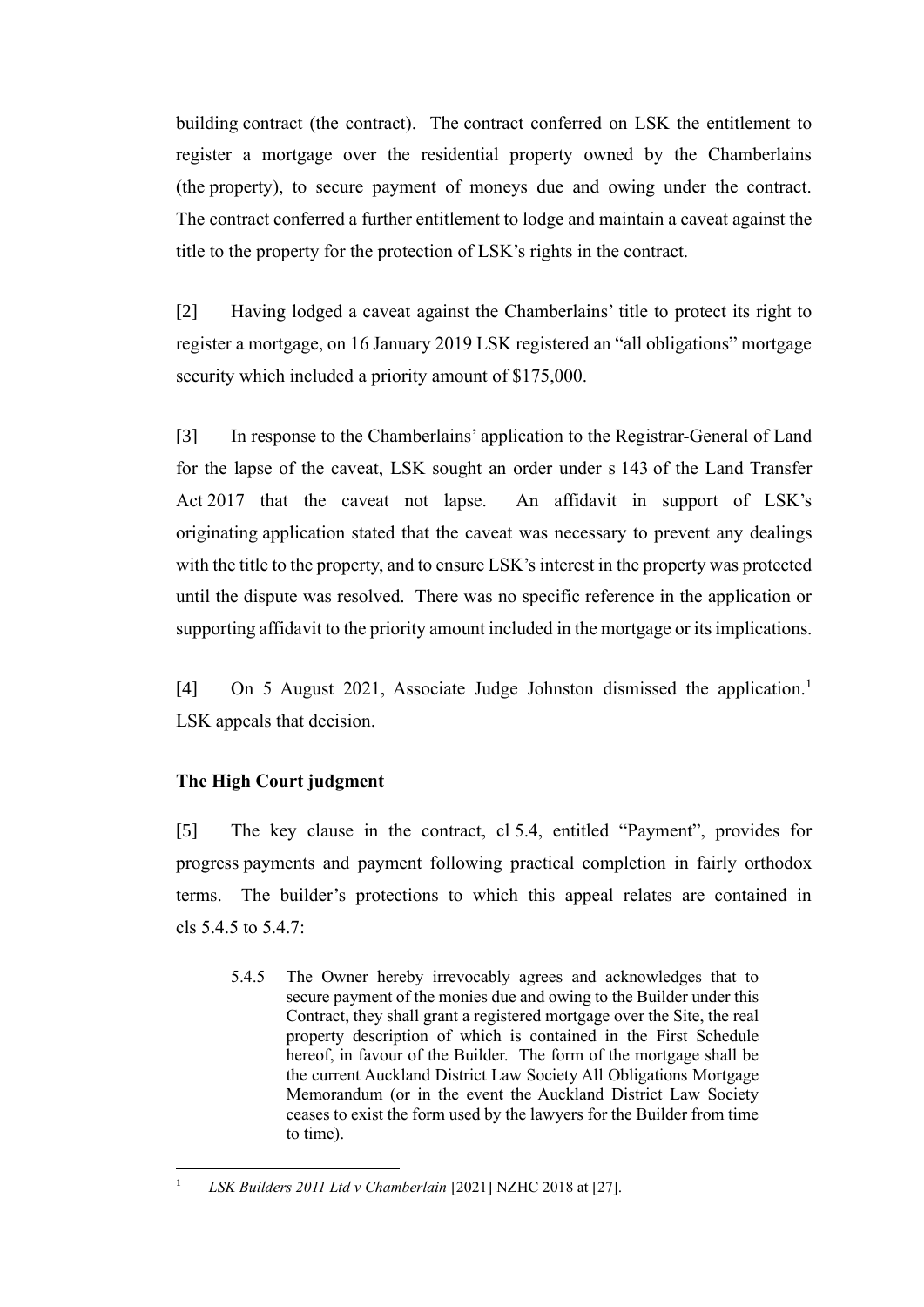- 5.4.6 For the purposes of clause 5.4.5, if the Owner refuses or fails for whatever reason to execute the necessary documentation to effect the mortgage security in favour of the Builder, the Owner hereby irrevocably appoints the Builder and, if the Builder is a company, the directors of the company to be the attorney of the Owner at any time to:
	- a) execute and sign the mortgage in favour of the Builder; and
	- b) procure the registration of the mortgage; and
	- c) execute and perform any act or deed, matter or thing in accordance with this clause as fully and effectually as the Owner could do.
- 5.4.7 The Owner irrevocably authorises the Builder to lodge and maintain a caveat against the title to the Site for the protection of the Builder's rights in this Contract.

[6] The Associate Judge observed that LSK did not purport to invoke any interest in the Chamberlains' land other than that asserted in the caveat instrument,<sup>2</sup> which contained the following statement:

### **Estate or Interest claimed**

Subject to the Caveator's right to mortgage the property pursuant to clause 5.4.5 to 5.4.7 of the Residential Building Contract dated 27 July 2017 between the registered Proprietors and the Caveator.

The Associate Judge concluded that LSK's caveat became redundant once its mortgage was registered and that the caveat should therefore lapse.<sup>3</sup>

[7] The Associate Judge noted that LSK was claiming approximately \$200,000 under the contract and that the Chamberlains disputed that claim.<sup>4</sup> While not expressly addressing the mortgage's priority amount or its implications, the Associate Judge discussed LSK's concern about increases to its claim due to accumulating interest and escalating costs in this way:

[26] Mr Pearson [counsel for LSK] also raised in submission that LSK's claim is now for a greater amount than it was as at the date of the registration of the mortgage, essentially because of accumulating interest and escalating costs. I do not accept that that alters the position. LSK's arguable interest in the land extends only to the debt due under the contract. Any amount due under the contract could and should be covered by

<sup>&</sup>lt;sup>2</sup> At [23(d)].<br><sup>3</sup> At [23(e)]

 $\frac{3}{4}$  At [23(e)], [24] and [27].

At  $[2]$ .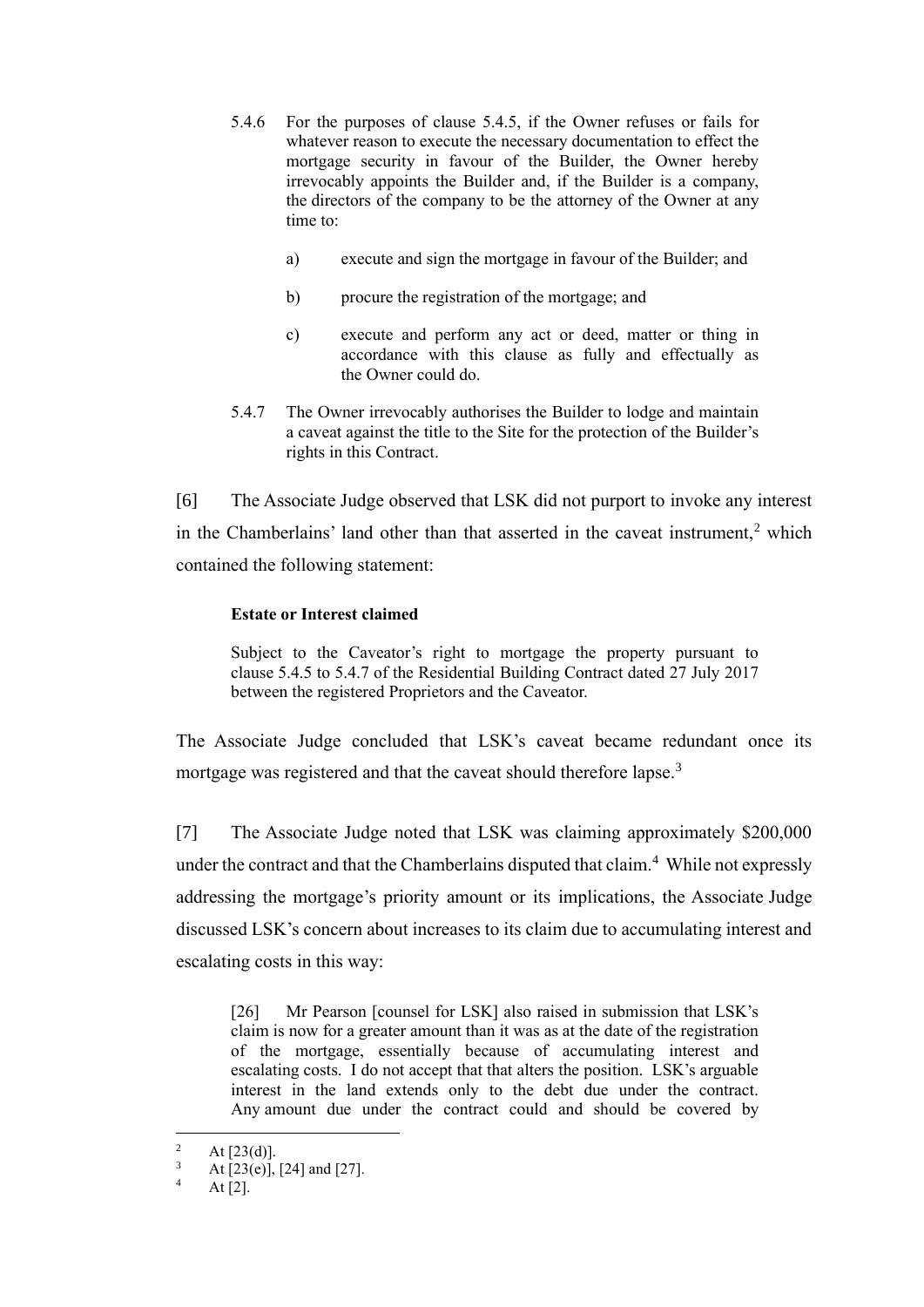an all obligations security of the sort it was contractually entitled to register. Any claim not due under the contract does not constitute an interest in the land.

#### **Issue on appeal**

- [8] LSK's notice of appeal contended that the judgment erred in two respects:
	- (a) in failing to recognise that the agreement to mortgage was not, or was arguably not, limited to one or any particular mortgage; and
	- (b) in failing to recognise that at the time of the application to sustain the caveat LSK had an interest in land, namely an agreement to mortgage to secure unpaid and accruing costs.

[9] The parties agreed on the issue to be determined on the appeal, namely whether the Judge erred in finding that LSK had no caveatable interest in the Chamberlains' land. However, we consider that a more focused issue is:

Upon registration of a mortgage, does a caveat previously lodged to protect the mortgagee's interest become redundant?

### **Discussion**

[10] The submissions of Mr Pearson, counsel for LSK, first invoked the following observation in *Sims v Lowe*: 5

But it would in our view make a nonsense of the law and of the provisions about caveats if the registration of a subsequent mortgage should of itself do more than postpone the unregistered charge to the registered.

[11] Mr Pearson suggested that this Court was making the point that the entitlement to a caveat does not turn on the terms of any mortgage, registered or unregistered, but on whether a person has an interest in land. However, this Court's observation must be read in the context of the argument advanced in that case, based on a discrepancy between the terms of the unregistered mortgage and the terms of the caveat registered by the mortgagee one year after that mortgage was signed. While the

<sup>5</sup> *Sims v Lowe* [1988] 1 NZLR 656 (CA) at 660.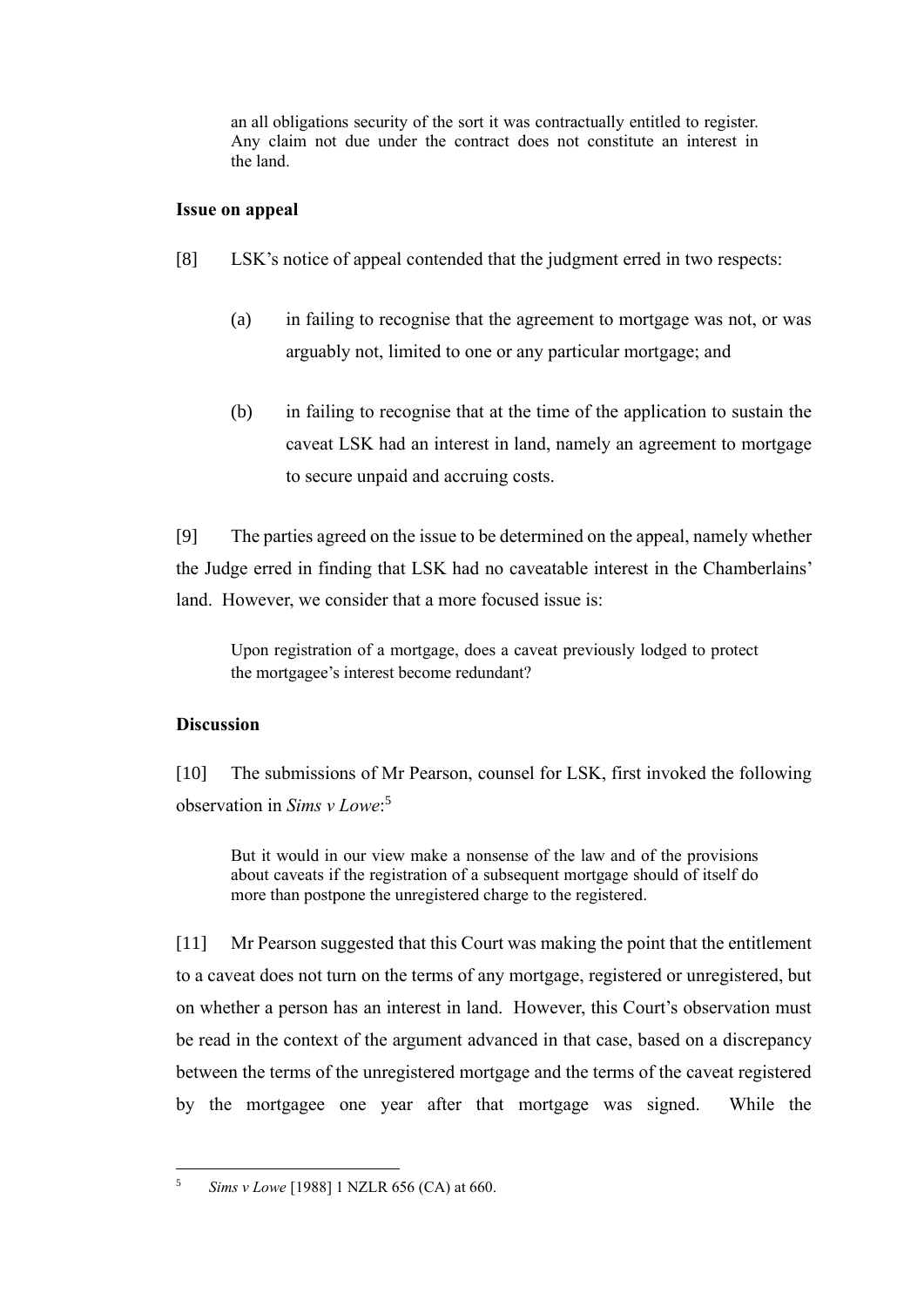mortgage instrument gave an interest as a fourth charge, the caveat, owing to the intervening registration of a subsequent mortgage, claimed an interest as a fifth charge. It was asserted that, as a result, there was no interest capable of supporting the caveat. This Court soundly rejected that argument and held that the registration of a subsequent mortgage did not prevent the lodging of the caveat.<sup>6</sup> The proposition which Mr Pearson seeks to draw from that decision does not assist LSK, which obtained, as it was entitled to do, registration of a second mortgage behind the existing first mortgage over the property.

[12] Mr Pearson's second point was that the registered mortgage offers LSK only partial protection as a consequence of the inclusion of the priority amount. As he put it:

The reality is that given the loss of the caveat substituted by a mortgage with a priority amount of \$175,000, there is nothing to prevent the respondents discharging their mortgage to the bank, transferring the property to another party subject to the Appellant's mortgage and the Appellant only has \$175,000 secured, despite being owed more.

[13] Mr Pearson submitted that the caveat prevented that course because it stopped any further dealing with the title and hence the registration of the mortgage did not render the caveat redundant. Mr Acland, counsel for the respondents, characterised this strategy as inappropriately utilising a caveat to provide separate security for "additional debt". On Mr Acland's analysis, LSK had a contractual right to register a charge, which it had exercised. It did not have a right to register a second charge and hence there was no interest in land which could justify a caveat.

[14] LSK's perceived difficulty has arisen because of its unilateral inclusion in its mortgage of the \$175,000 priority amount. That figure is a "stated priority limit", a term defined in the Property Law Act 2007 as the maximum amount for which the mortgage has priority in relation to any subsequent mortgage.<sup>7</sup> Section 92(1) provides:<sup>8</sup>

 $\frac{6}{7}$  At 660.

Section 93.

This is an exception to the general rule in s  $89(1)$  of the Property Law Act 2007 that the priority of a mortgage over property in relation to any subsequent mortgage over the property does not extend to advances made under the prior mortgage after the subsequent mortgage comes into operation.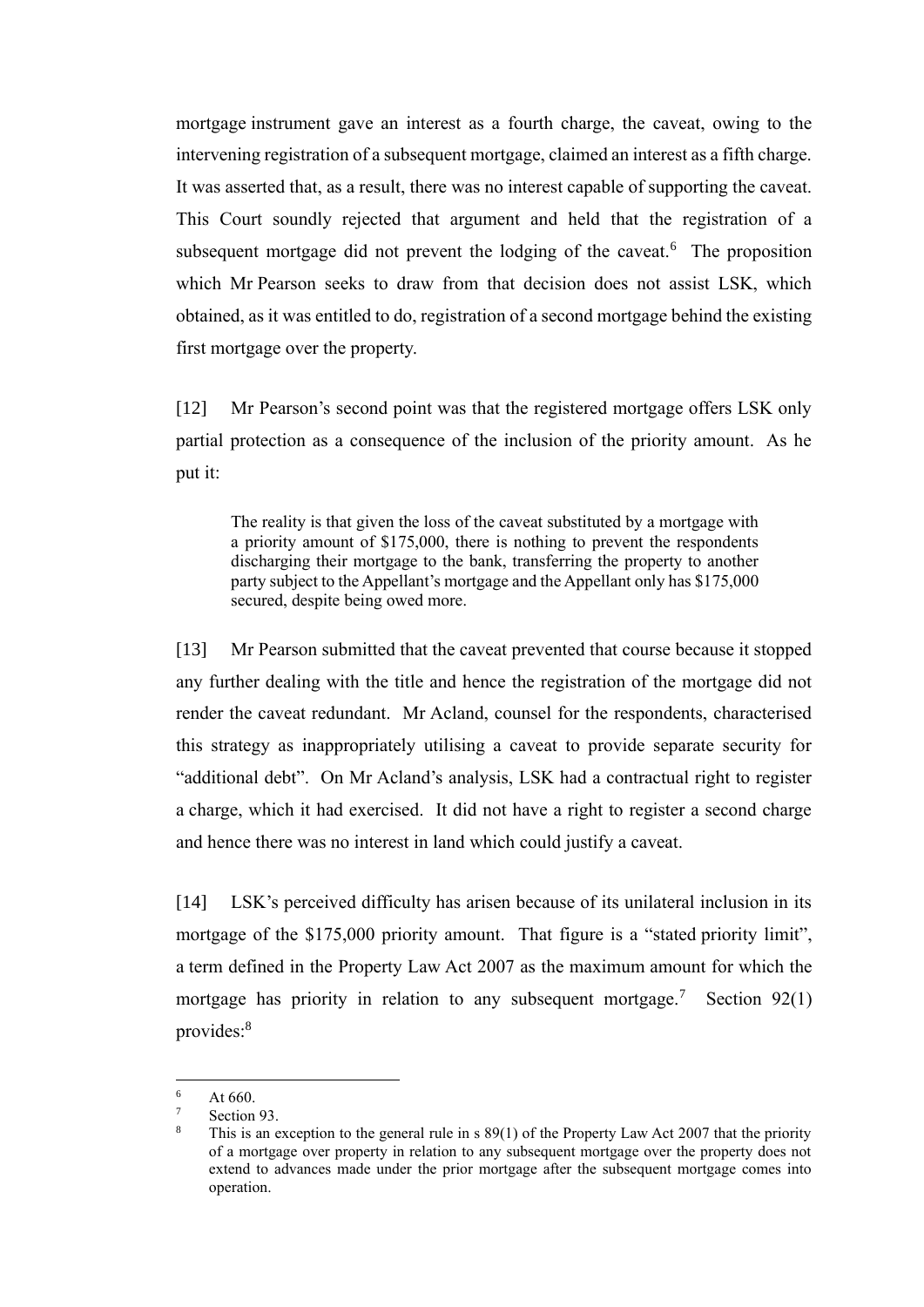#### **92 Priority extends to further advances up to stated priority limit**

(1) If a mortgage over property secures further advances by way of financial accommodation up to a stated priority limit, the priority of the mortgage, in relation to any subsequent mortgage over the property, extends to every such further advance, up to the stated priority limit.

[15] Because some implications of the Property Law Act might not have been anticipated, we invited counsel to file further submissions, should they wish to do so, concerning the implications of LSK's priority amount for this appeal. Both parties took up the invitation.

[16] The submissions for LSK correctly recognised that the \$175,000 ceiling would apply both to advances made prior to the registration of a third mortgage and to further advances subsequent to the third mortgage becoming operative. Mr Pearson submitted, therefore, that LSK's mortgage would have no priority over a subsequent mortgage in respect of all outstanding amounts in excess of the \$175,000 priority limit, irrespective of the timing of the advances relative to the subsequent mortgage. Mr Pearson was particularly critical of the Associate Judge's observation that any amount due under the contract could and should be covered by the all obligations mortgage.<sup>9</sup> He contended that, because the priority limit in LSK's mortgage was insufficient to cover accumulating interest and escalating costs in respect of the contractual debt, the retention of the caveat was essential.

[17] Mr Pearson explained that the selected priority amount reflected the money that LSK considered was due and owing at the time of registration. He recognised that one way in which LSK could have sought to secure priority was by nominating a priority amount greater than the claimed level of indebtedness at the time the mortgage was registered. However he suggested, somewhat faintly, that there might be difficulty with that course, observing that at least one authority has had to consider allegations that a priority sum included unilaterally on the mortgagee's behalf was "a fabricated priority amount".

<sup>9</sup> *LSK Builders 2011 Ltd v Chamberlain*, above n 1, at [26].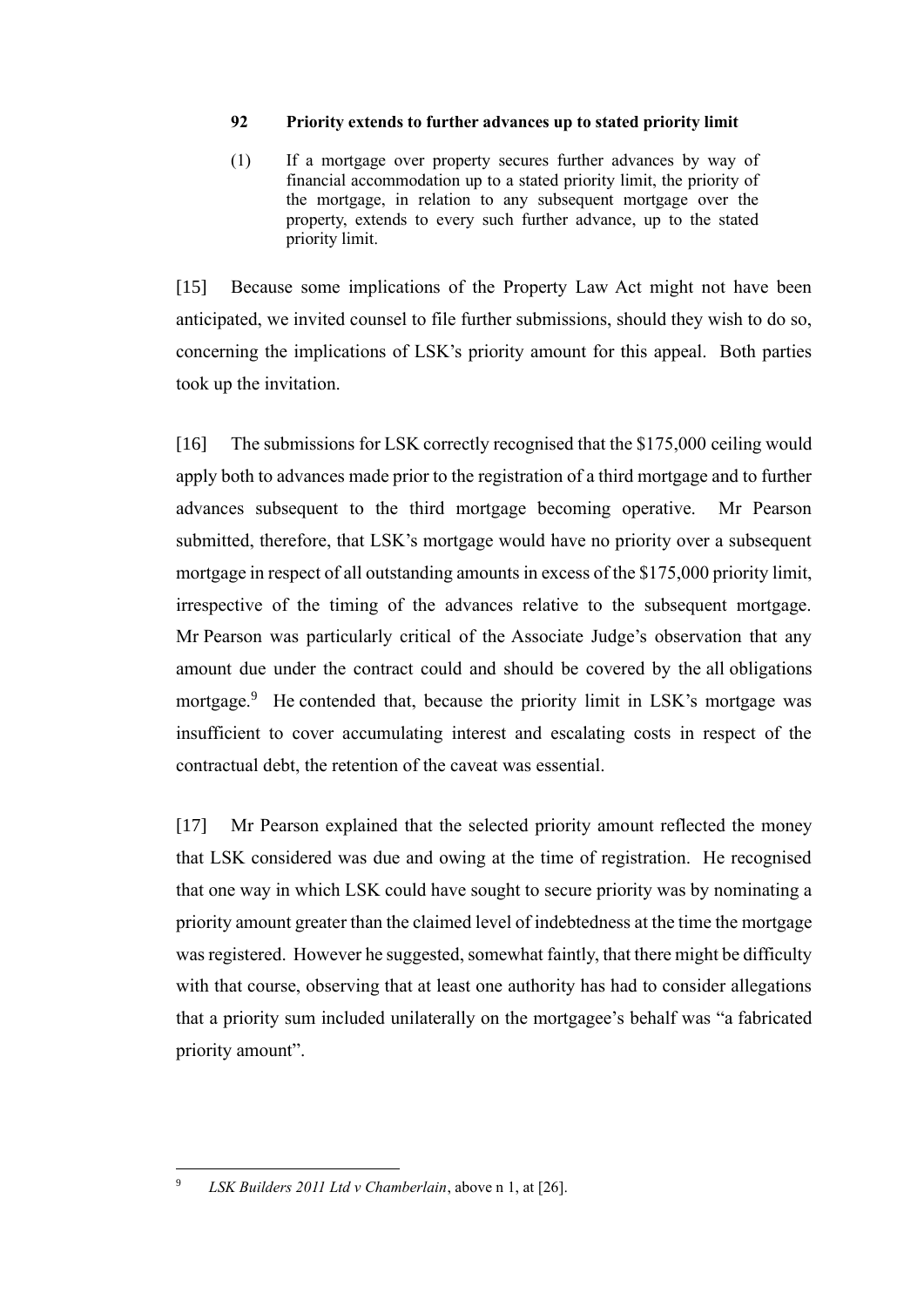[18] A submission to that effect was made by counsel in *Thorn v United Steel Ltd.*<sup>10</sup> However that argument does not appear to have been pursued and there was no ruling on the issue.<sup>11</sup> It is certainly not authority for the proposition that a builder in LSK's position is precluded from nominating a genuine priority amount sufficient to anticipate accruing indebtedness. If LSK's apprehension was sound, it would follow that any builder with a contractual right to register a mortgage to secure payment of a disputed amount would likely wish to maintain a caveat in every case. For, repayment considerations aside (which would not likely be relevant in the building contract debt scenario), there would be no advantage for a builder/mortgagee in stating a priority amount that was no greater than the level of indebtedness at registration.

[19] Turning to what we identify as the central issue in this appeal, where the right under a building contract to register a mortgage has been exercised, we do not accept that the contractual right to maintain a caveat "for the protection of the Builder's rights in this Contract" remains extant. That is so even if the objective of the caveat is to avoid the consequences of a stated priority limit (or a specified principal amount) which, for whatever reason, is less than the amount due and owing to a builder under the building contract. We agree with Mr Acland's analysis on this point.<sup>12</sup>

[20] Whatever the consequences may be of the inclusion in the mortgage instrument of a stated priority limit which is considered, on reflection, to be insufficient, the contractual right to maintain a caveat is spent once the contractual right which the caveat protects, namely the right to register a mortgage, has been exercised. We are satisfied that there was no error in the Associate Judge's conclusion on the ultimate issue of whether in the circumstances the caveat could be sustained.

### **Result**

[21] The appeal is dismissed.

<sup>10</sup> *Thorn v United Steel Ltd* [2017] NZHC 1865, (2017) 18 NZCPR 711.

<sup>&</sup>lt;sup>11</sup> See at [93]–[95].<br><sup>12</sup> Discussed at [13]

Discussed at [13] above.